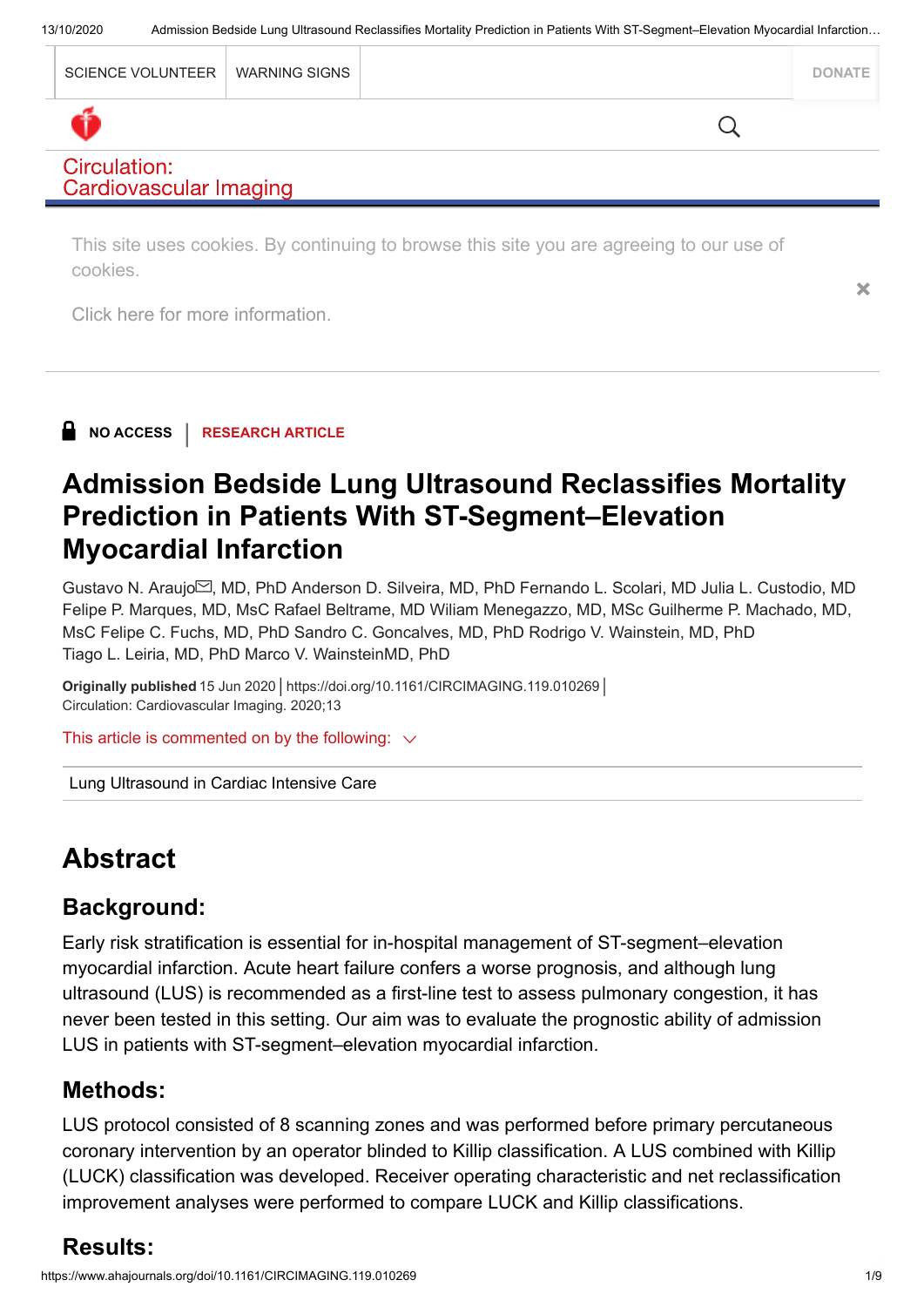We prospectively investigated 215 patients admitted with ST-segment–elevation myocardial infarction between April 2018 and June 2019. Absence of pulmonary congestion detected by LUS implied a negative predictive value for in-hospital mortality of 98.1% (93.1–99.5%). The area under the receiver operating characteristic curve of the LUCK classification for in-hospital mortality was 0.89 ( $P=0.001$ ), and of the Killip classification was 0.86 ( $P<0.001$ ;  $P=0.05$  for the difference between curves). LUCK classification improved Killip ability to predict in-hospital mortality with a net reclassification improvement of 0.18.

## Conclusions:

In a cohort of patients with ST-segment–elevation myocardial infarction undergoing primary percutaneous coronary intervention, admission LUS added to Killip classification was more sensitive than physical examination to identify patients at risk for in-hospital mortality. LUCK classification had a greater area under the receiver operating characteristic curve and reclassified Killip classification in 18% of cases. Moreover, absence of pulmonary congestion on LUS provided an excellent negative predictive value for in-hospital mortality.

# **Footnotes**

The Data Supplement is available at [https://www.ahajournals.org/doi/suppl/10.1161/CIRCIMAGING.119.010269.](https://www.ahajournals.org/doi/suppl/10.1161/CIRCIMAGING.119.010269)

Gustavo N. Araujo, MD, PhD, Hospital de Clínicas de Porto Alegre - Ramiro Barcelos 2350, 90035-003, Porto Alegre, RS, Brazil. Email [gustavon.araujo@gmail.com](mailto:mailto:gustavon.araujo@gmail.com)

# References

1.  $\leftarrow$  Killip T, Kimball JT. Treatment of myocardial infarction in a coronary care unit. A two year ex perience with 250 patients. Am J Cardiol. 1967; 20:457–464. doi: 10.1016/0002-9149(67)90023 -9 [Crossref](https://www.ahajournals.org/servlet/linkout?suffix=e_1_3_4_2_2&dbid=16&doi=10.1161%2FCIRCIMAGING.119.010269&key=10.1016%2F0002-9149%2867%2990023-9) | [Medline](https://www.ahajournals.org/servlet/linkout?suffix=e_1_3_4_2_2&dbid=8&doi=10.1161%2FCIRCIMAGING.119.010269&key=6059183) | [Google Scholar](http://scholar.google.com/scholar_lookup?hl=en&volume=20&publication_year=1967&pages=457-464&journal=Am+J+Cardiol&author=T+Killip&author=JT+Kimball&title=Treatment+of+myocardial+infarction+in+a+coronary+care+unit.+A+two+year+experience+with+250+patients.)

2. e Khot UN, Jia G, Moliterno DJ, Lincoff AM, Khot MB, Harrington RA, Topol EJ. Prognostic imp ortance of physical examination for heart failure in non-ST-elevation acute coronary syndromes: t he enduring value of Killip classification. JAMA. 2003; 290:2174–2181. doi: 10.1001/jama.290.1 6.2174 [Crossref](https://www.ahajournals.org/servlet/linkout?suffix=e_1_3_4_3_2&dbid=16&doi=10.1161%2FCIRCIMAGING.119.010269&key=10.1001%2Fjama.290.16.2174) | [Medline](https://www.ahajournals.org/servlet/linkout?suffix=e_1_3_4_3_2&dbid=8&doi=10.1161%2FCIRCIMAGING.119.010269&key=14570953) | [Google Scholar](http://scholar.google.com/scholar_lookup?hl=en&volume=290&publication_year=2003&pages=2174-2181&journal=JAMA&author=UN+Khot&author=G+Jia&author=DJ+Moliterno&author=AM+Lincoff&author=MB+Khot&author=RA+Harrington&author=EJ+Topol&title=Prognostic+importance+of+physical+examination+for+heart+failure+in+non-ST-elevation+acute+coronary+syndromes%3A+the+enduring+value+of+Killip+classification.)

3. « DeGeare VS, Boura JA, Grines LL, O'Neill WW, Grines CL. Predictive value of the Killip clas sification in patients undergoing primary percutaneous coronary intervention for acute myocardial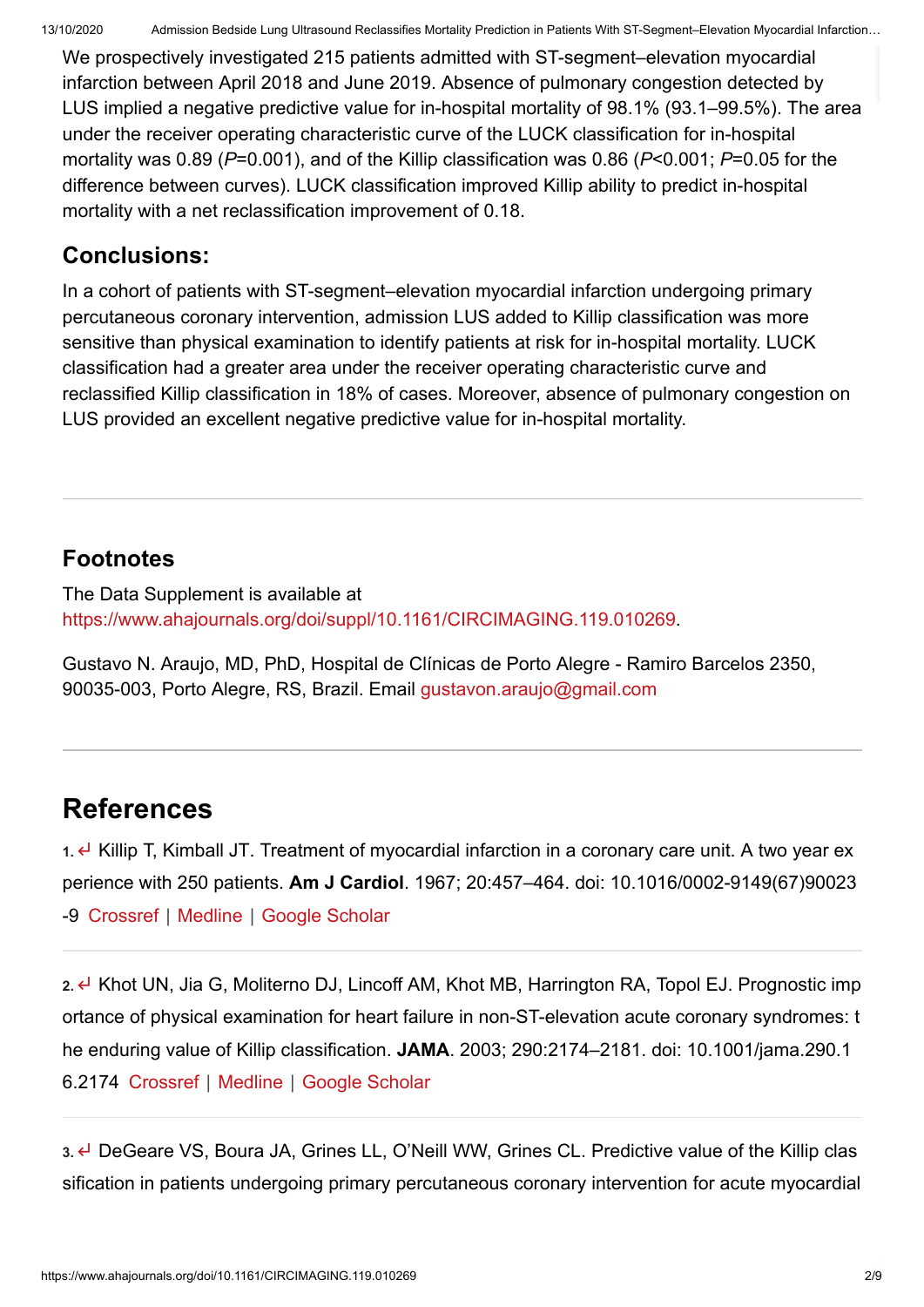13/10/2020 Admission Bedside Lung Ultrasound Reclassifies Mortality Prediction in Patients With ST-Segment–Elevation Myocardial Infarction…

infarction. Am J Cardiol. 2001; 87:1035–1038. doi: 10.1016/s0002-9149(01)01457-6

[Crossref](https://www.ahajournals.org/servlet/linkout?suffix=e_1_3_4_4_2&dbid=16&doi=10.1161%2FCIRCIMAGING.119.010269&key=10.1016%2FS0002-9149%2801%2901457-6) | [Medline](https://www.ahajournals.org/servlet/linkout?suffix=e_1_3_4_4_2&dbid=8&doi=10.1161%2FCIRCIMAGING.119.010269&key=11348598) | [Google Scholar](http://scholar.google.com/scholar_lookup?hl=en&volume=87&publication_year=2001&pages=1035-1038&journal=Am+J+Cardiol&author=VS+DeGeare&author=JA+Boura&author=LL+Grines&author=WW+O%E2%80%99Neill&author=CL+Grines&title=Predictive+value+of+the+Killip+classification+in+patients+undergoing+primary+percutaneous+coronary+intervention+for+acute+myocardial+infarction.)

4. Volpicelli G, Mussa A, Garofalo G, Cardinale L, Casoli G, Perotto F, Fava C, Frascisco M. Be dside lung ultrasound in the assessment of alveolar-interstitial syndrome. Am J Emerg Med. 200 6; 24:689–696. doi: 10.1016/j.ajem.2006.02.013 [Crossref](https://www.ahajournals.org/servlet/linkout?suffix=e_1_3_4_5_2&dbid=16&doi=10.1161%2FCIRCIMAGING.119.010269&key=10.1016%2Fj.ajem.2006.02.013) | [Medline](https://www.ahajournals.org/servlet/linkout?suffix=e_1_3_4_5_2&dbid=8&doi=10.1161%2FCIRCIMAGING.119.010269&key=16984837) | [Google Scholar](http://scholar.google.com/scholar_lookup?hl=en&volume=24&publication_year=2006&pages=689-696&journal=Am+J+Emerg+Med&author=G+Volpicelli&author=A+Mussa&author=G+Garofalo&author=L+Cardinale&author=G+Casoli&author=F+Perotto&author=C+Fava&author=M+Frascisco&title=Bedside+lung+ultrasound+in+the+assessment+of+alveolar-interstitial+syndrome.)

5. Lichtenstein D, Goldstein I, Mourgeon E, Cluzel P, Grenier P, Rouby JJ. Comparative diagno stic performances of auscultation, chest radiography, and lung ultrasonography in acute respirato ry distress syndrome. Anesthesiology. 2004; 100:9–15. doi: 10.1097/00000542-200401000-000 06 [Crossref](https://www.ahajournals.org/servlet/linkout?suffix=e_1_3_4_6_2&dbid=16&doi=10.1161%2FCIRCIMAGING.119.010269&key=10.1097%2F00000542-200401000-00006) | [Medline](https://www.ahajournals.org/servlet/linkout?suffix=e_1_3_4_6_2&dbid=8&doi=10.1161%2FCIRCIMAGING.119.010269&key=14695718) | [Google Scholar](http://scholar.google.com/scholar_lookup?hl=en&volume=100&publication_year=2004&pages=9-15&journal=Anesthesiology&author=D+Lichtenstein&author=I+Goldstein&author=E+Mourgeon&author=P+Cluzel&author=P+Grenier&author=JJ+Rouby&title=Comparative+diagnostic+performances+of+auscultation%2C+chest+radiography%2C+and+lung+ultrasonography+in+acute+respiratory+distress+syndrome.)

 $6.$  Picano E, Pellikka PA. Ultrasound of extravascular lung water: a new standard for pulmonary congestion. Eur Heart J. 2016; 37:2097–2104. doi: 10.1093/eurheartj/ehw164

[Crossref](https://www.ahajournals.org/servlet/linkout?suffix=e_1_3_4_7_2&dbid=16&doi=10.1161%2FCIRCIMAGING.119.010269&key=10.1093%2Feurheartj%2Fehw164) | [Medline](https://www.ahajournals.org/servlet/linkout?suffix=e_1_3_4_7_2&dbid=8&doi=10.1161%2FCIRCIMAGING.119.010269&key=27174289) | [Google Scholar](http://scholar.google.com/scholar_lookup?hl=en&volume=37&publication_year=2016&pages=2097-2104&journal=Eur+Heart+J&author=E+Picano&author=PA+Pellikka&title=Ultrasound+of+extravascular+lung+water%3A+a+new+standard+for+pulmonary+congestion.)

 $7.$  Platz E, Merz AA, Jhund PS, Vazir A, Campbell R, McMurray JJ. Dynamic changes and prog nostic value of pulmonary congestion by lung ultrasound in acute and chronic heart failure: a syst ematic review. Eur J Heart Fail. 2017; 19:1154–1163. doi: 10.1002/ejhf.839

[Crossref](https://www.ahajournals.org/servlet/linkout?suffix=e_1_3_4_8_2&dbid=16&doi=10.1161%2FCIRCIMAGING.119.010269&key=10.1002%2Fejhf.839) | [Medline](https://www.ahajournals.org/servlet/linkout?suffix=e_1_3_4_8_2&dbid=8&doi=10.1161%2FCIRCIMAGING.119.010269&key=28557302) | [Google Scholar](http://scholar.google.com/scholar_lookup?hl=en&volume=19&publication_year=2017&pages=1154-1163&journal=Eur+J+Heart+Fail&author=E+Platz&author=AA+Merz&author=PS+Jhund&author=A+Vazir&author=R+Campbell&author=JJ+McMurray&title=Dynamic+changes+and+prognostic+value+of+pulmonary+congestion+by+lung+ultrasound+in+acute+and+chronic+heart+failure%3A+a+systematic+review.)

8. *Ibanez B, James S, Agewall S, Antunes MJ, Bucciarelli-Ducci C, Bueno H, Caforio ALP, Cre* a F, Goudevenos JA, Halvorsen S, et al.; ESC Scientific Document Group. 2017 ESC Guidelines for the management of acute myocardial infarction in patients presenting with ST-segment elevati on: the Task Force for the management of acute myocardial infarction in patients presenting with ST-segment elevation of the European Society of Cardiology (ESC). Eur Heart J. 2018; 39:119– 177. doi: 10.1093/eurheartj/ehx393 [Crossref](https://www.ahajournals.org/servlet/linkout?suffix=e_1_3_4_9_2&dbid=16&doi=10.1161%2FCIRCIMAGING.119.010269&key=10.1093%2Feurheartj%2Fehx393) | [Medline](https://www.ahajournals.org/servlet/linkout?suffix=e_1_3_4_9_2&dbid=8&doi=10.1161%2FCIRCIMAGING.119.010269&key=28886621) | [Google Scholar](http://scholar.google.com/scholar_lookup?hl=en&volume=39&publication_year=2018&pages=119-177&journal=Eur+Heart+J&author=B+Ibanez&author=S+James&author=S+Agewall&author=MJ+Antunes&author=C+Bucciarelli-Ducci&author=H+Bueno&author=ALP+Caforio&author=F+Crea&author=JA+Goudevenos&author=S+Halvorsen&title=2017+ESC+Guidelines+for+the+management+of+acute+myocardial+infarction+in+patients+presenting+with+ST-segment+elevation%3A+the+Task+Force+for+the+management+of+acute+myocardial+infarction+in+patients+presenting+with+ST-segment+elevation+of+the+European+Society+of+Cardiology+%28ESC%29.)

9. ← Cohen JF, Korevaar DA, Altman DG, Bruns DE, Gatsonis CA, Hooft L, Irwig L, Levine D, Rei tsma JB, de Vet HC, et al.. STARD 2015 guidelines for reporting diagnostic accuracy studies: ex planation and elaboration. BMJ Open. 2016; 6:e012799. doi: 10.1136/bmjopen-2016-012799 [Crossref](https://www.ahajournals.org/servlet/linkout?suffix=e_1_3_4_10_2&dbid=16&doi=10.1161%2FCIRCIMAGING.119.010269&key=10.1136%2Fbmjopen-2016-012799) | [Medline](https://www.ahajournals.org/servlet/linkout?suffix=e_1_3_4_10_2&dbid=8&doi=10.1161%2FCIRCIMAGING.119.010269&key=28137831) | [Google Scholar](http://scholar.google.com/scholar_lookup?hl=en&volume=6&publication_year=2016&pages=e012799&journal=BMJ+Open&author=JF+Cohen&author=DA+Korevaar&author=DG+Altman&author=DE+Bruns&author=CA+Gatsonis&author=L+Hooft&author=L+Irwig&author=D+Levine&author=JB+Reitsma&author=HC+de+Vet&title=STARD+2015+guidelines+for+reporting+diagnostic+accuracy+studies%3A+explanation+and+elaboration.)

10. e Platz E, Jhund PS, Girerd N, Pivetta E, McMurray JJV, Peacock WF, Masip J, Martin-Sanch ez FJ, Miró Ò, Price S, et al.; Study Group on Acute Heart Failure of the Acute Cardiovascular C are Association and the Heart Failure Association of the European Society of Cardiology. Expert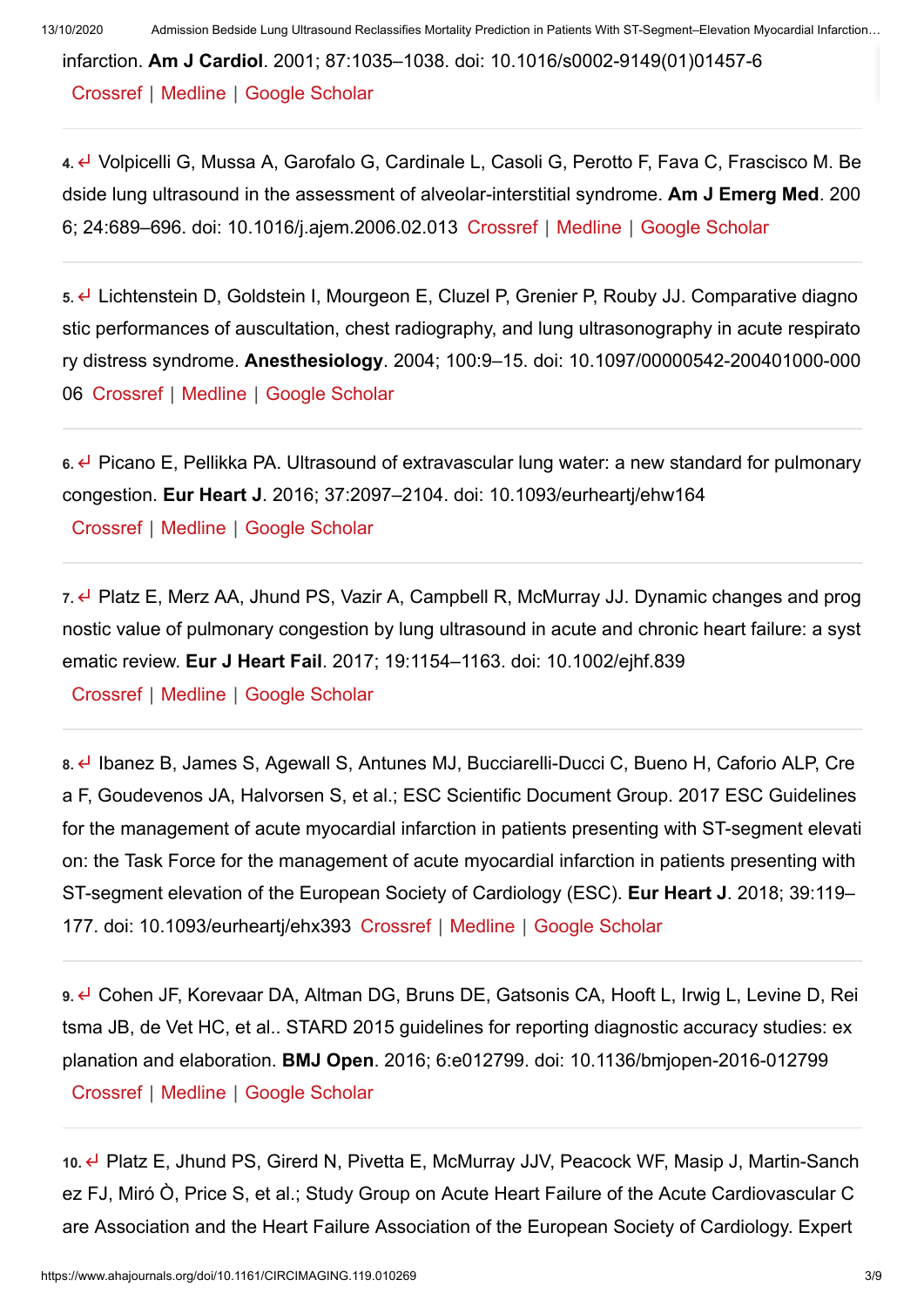consensus document: Reporting checklist for quantification of pulmonary congestion by lung ultr asound in heart failure. Eur J Heart Fail. 2019; 21:844–851. doi: 10.1002/ejhf.1499 [Crossref](https://www.ahajournals.org/servlet/linkout?suffix=e_1_3_4_11_2&dbid=16&doi=10.1161%2FCIRCIMAGING.119.010269&key=10.1002%2Fejhf.1499) | [Medline](https://www.ahajournals.org/servlet/linkout?suffix=e_1_3_4_11_2&dbid=8&doi=10.1161%2FCIRCIMAGING.119.010269&key=31218825) | [Google Scholar](http://scholar.google.com/scholar_lookup?hl=en&volume=21&publication_year=2019&pages=844-851&journal=Eur+J+Heart+Fail&author=E+Platz&author=PS+Jhund&author=N+Girerd&author=E+Pivetta&author=JJV+McMurray&author=WF+Peacock&author=J+Masip&author=FJ+Martin-Sanchez&author=%C3%92+Mir%C3%B3&author=S+Price&title=Expert+consensus+document%3A+Reporting+checklist+for+quantification+of+pulmonary+congestion+by+lung+ultrasound+in+heart+failure.)

11. Platz E, Lewis EF, Uno H, Peck J, Pivetta E, Merz AA, Hempel D, Wilson C, Frasure SE, Jh und PS, et al.Detection and prognostic value of pulmonary congestion by lung ultrasound in amb ulatory heart failure patients. Eur Heart J. 2016; 37:1244-1251. doi: 10.1093/eurhearti/ehv745 [Crossref](https://www.ahajournals.org/servlet/linkout?suffix=e_1_3_4_12_2&dbid=16&doi=10.1161%2FCIRCIMAGING.119.010269&key=10.1093%2Feurheartj%2Fehv745) | [Medline](https://www.ahajournals.org/servlet/linkout?suffix=e_1_3_4_12_2&dbid=8&doi=10.1161%2FCIRCIMAGING.119.010269&key=26819225) | [Google Scholar](http://scholar.google.com/scholar_lookup?hl=en&volume=37&publication_year=2016&pages=1244-1251&journal=Eur+Heart+J&author=E+Platz&author=EF+Lewis&author=H+Uno&author=J+Peck&author=E+Pivetta&author=AA+Merz&author=D+Hempel&author=C+Wilson&author=SE+Frasure&author=PS+Jhund&title=Detection+and+prognostic+value+of+pulmonary+congestion+by+lung+ultrasound+in+ambulatory+heart+failure+patients.)

12.  $\leftarrow$  Thygesen K, Alpert JS, Jaffe AS, Chaitman BR, Bax JJ, Morrow DA, White HD; Executive Group on behalf of the Joint European Society of Cardiology (ESC)/American College of Cardiol ogy (ACC)/American Heart Association (AHA)/World Heart Federation (WHF) Task Force for the Universal Definition of Myocardial Infarction. Fourth universal definition of myocardial infarction (2018). Circulation. 2018; 138:e618–e651. doi: 10.1161/CIR.0000000000000617

[Link](https://www.ahajournals.org/doi/10.1161/CIR.0000000000000617) | [Google Scholar](http://scholar.google.com/scholar_lookup?hl=en&volume=138&publication_year=2018&pages=e618-e651&journal=Circulation&author=K+Thygesen&author=JS+Alpert&author=AS+Jaffe&author=BR+Chaitman&author=JJ+Bax&author=DA+Morrow&author=HD+White&title=Fourth+universal+definition+of+myocardial+infarction+%282018%29.)

13. U DeLong ER, DeLong DM, Clarke-Pearson DL. Comparing the areas under two or more corr elated receiver operating characteristic curves: a nonparametric approach. Biometrics. 1988; 4 4:837–845. [Crossref](https://www.ahajournals.org/servlet/linkout?suffix=e_1_3_4_14_2&dbid=16&doi=10.1161%2FCIRCIMAGING.119.010269&key=10.2307%2F2531595) | [Medline](https://www.ahajournals.org/servlet/linkout?suffix=e_1_3_4_14_2&dbid=8&doi=10.1161%2FCIRCIMAGING.119.010269&key=3203132) | [Google Scholar](http://scholar.google.com/scholar_lookup?hl=en&volume=44&publication_year=1988&pages=837-845&journal=Biometrics&author=ER+DeLong&author=DM+DeLong&author=DL+Clarke-Pearson&title=Comparing+the+areas+under+two+or+more+correlated+receiver+operating+characteristic+curves%3A+a+nonparametric+approach.)

14. Pencina MJ, D'Agostino RB, D'Agostino RB, Vasan RS. Evaluating the added predictive abi lity of a new marker: from area under the ROC curve to reclassification and beyond. Stat Med. 2 008; 27:157–72; discussion 207. doi: 10.1002/sim.2929 [Crossref](https://www.ahajournals.org/servlet/linkout?suffix=e_1_3_4_15_2&dbid=16&doi=10.1161%2FCIRCIMAGING.119.010269&key=10.1002%2Fsim.2929) | [Medline](https://www.ahajournals.org/servlet/linkout?suffix=e_1_3_4_15_2&dbid=8&doi=10.1161%2FCIRCIMAGING.119.010269&key=17569110) | [Google Scholar](http://scholar.google.com/scholar_lookup?hl=en&volume=27&publication_year=2008&pages=157-72%3B+discussion+207&journal=Stat+Med&author=MJ+Pencina&author=RB+D%E2%80%99Agostino&author=RB+D%E2%80%99Agostino&author=RS+Vasan&title=Evaluating+the+added+predictive+ability+of+a+new+marker%3A+from+area+under+the+ROC+curve+to+reclassification+and+beyond.)

 $15.$  McNEMAR Q. Note on the sampling error of the difference between correlated proportions or percentages. Psychometrika. 1947; 12:153–157. doi: 10.1007/BF02295996 [Crossref](https://www.ahajournals.org/servlet/linkout?suffix=e_1_3_4_16_2&dbid=16&doi=10.1161%2FCIRCIMAGING.119.010269&key=10.1007%2FBF02295996) | [Medline](https://www.ahajournals.org/servlet/linkout?suffix=e_1_3_4_16_2&dbid=8&doi=10.1161%2FCIRCIMAGING.119.010269&key=20254758) | [Google Scholar](http://scholar.google.com/scholar_lookup?hl=en&volume=12&publication_year=1947&pages=153-157&journal=Psychometrika&author=Q+McNEMAR&title=Note+on+the+sampling+error+of+the+difference+between+correlated+proportions+or+percentages.)

16. Goldberg RJ, Spencer FA, Gore JM, Lessard D, Yarzebski J, Thirty-year trends (1975 to 20 05) in the magnitude of, management of, and hospital death rates associated with cardiogenic sh ock in patients with acute myocardial infarction: a population-based perspective. Circulation. 20 09; 119:1211–1219. doi: 10.1161/CIRCULATIONAHA.108.814947 [Link](https://www.ahajournals.org/doi/10.1161/circulationaha.108.814947) | [Google Scholar](http://scholar.google.com/scholar_lookup?hl=en&volume=119&publication_year=2009&pages=1211-1219&journal=Circulation&author=RJ+Goldberg&author=FA+Spencer&author=JM+Gore&author=D+Lessard&author=J+Yarzebski&title=Thirty-year+trends+%281975+to+2005%29+in+the+magnitude+of%2C+management+of%2C+and+hospital+death+rates+associated+with+cardiogenic+shock+in+patients+with+acute+myocardial+infarction%3A+a+population-based+perspective.)

17. *ط* Miglioranza MH, Picano E, Badano LP, Sant'Anna R, Rover M, Zaffaroni F, Sicari R, Kalil R K, Leiria TL, Gargani L. Pulmonary congestion evaluated by lung ultrasound predicts decompens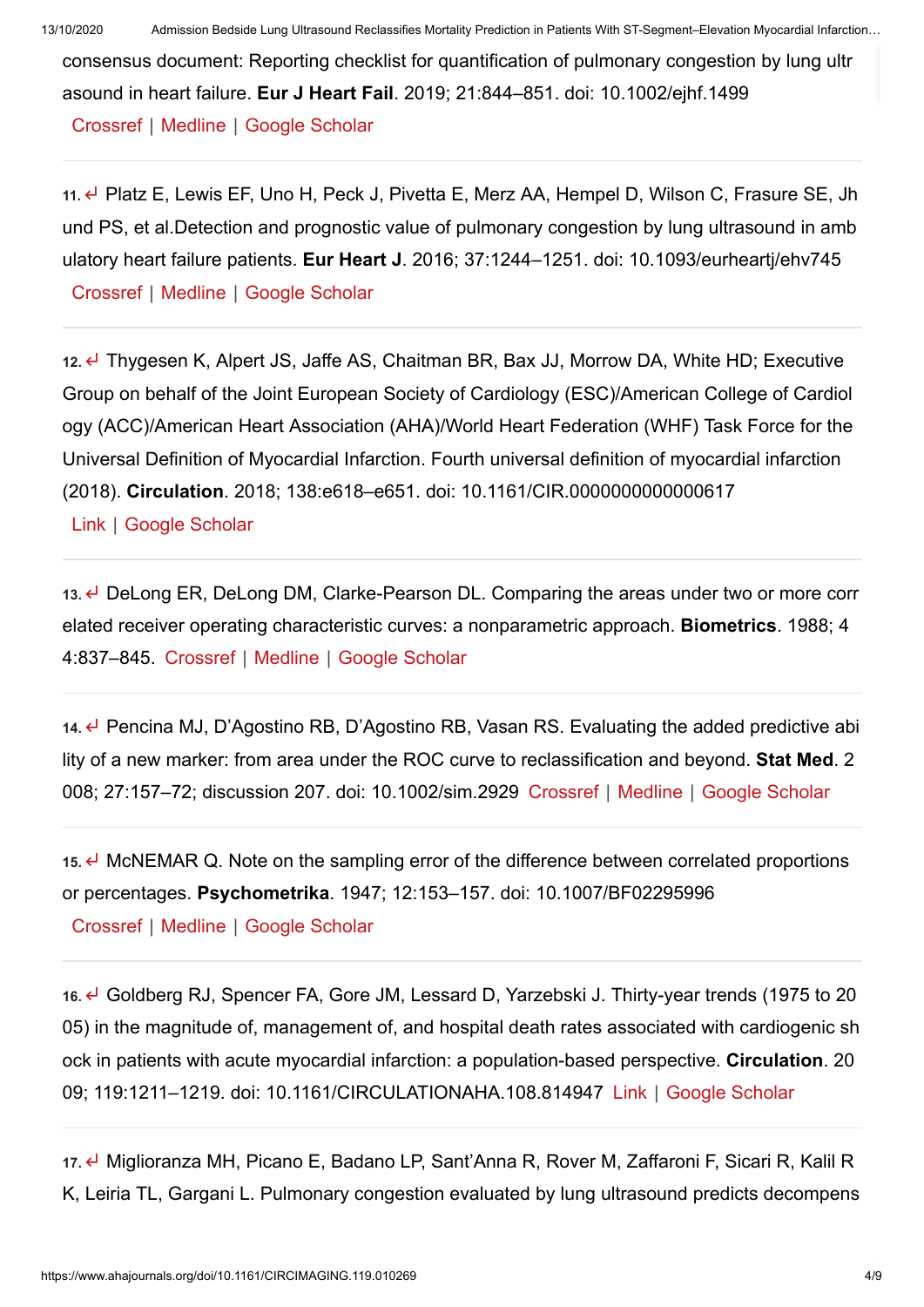13/10/2020 Admission Bedside Lung Ultrasound Reclassifies Mortality Prediction in Patients With ST-Segment–Elevation Myocardial Infarction…

ation in heart failure outpatients. Int J Cardiol. 2017; 240:271–278. doi: 10.1016/j.ijcard.2017.02. 150 [Crossref](https://www.ahajournals.org/servlet/linkout?suffix=e_1_3_4_18_2&dbid=16&doi=10.1161%2FCIRCIMAGING.119.010269&key=10.1016%2Fj.ijcard.2017.02.150) | [Medline](https://www.ahajournals.org/servlet/linkout?suffix=e_1_3_4_18_2&dbid=8&doi=10.1161%2FCIRCIMAGING.119.010269&key=28606680) | [Google Scholar](http://scholar.google.com/scholar_lookup?hl=en&volume=240&publication_year=2017&pages=271-278&journal=Int+J+Cardiol&author=MH+Miglioranza&author=E+Picano&author=LP+Badano&author=R+Sant%E2%80%99Anna&author=M+Rover&author=F+Zaffaroni&author=R+Sicari&author=RK+Kalil&author=TL+Leiria&author=L+Gargani&title=Pulmonary+congestion+evaluated+by+lung+ultrasound+predicts+decompensation+in+heart+failure+outpatients.)

18. Geali MC, Zagatina A, Simova I, Zhuravskaya N, Ciampi Q, Paterni M, Marzilli M, Carpeggi ani C, Picano E; Stress Echo 2020 study group of the Italian Society of Cardiovascular Echograp hy (SIEC). B-lines with lung ultrasound: the optimal scan technique at rest and during stress. Ultr asound Med Biol. 2017; 43:2558–2566. doi: 10.1016/j.ultrasmedbio.2017.07.007

[Crossref](https://www.ahajournals.org/servlet/linkout?suffix=e_1_3_4_19_2&dbid=16&doi=10.1161%2FCIRCIMAGING.119.010269&key=10.1016%2Fj.ultrasmedbio.2017.07.007) | [Medline](https://www.ahajournals.org/servlet/linkout?suffix=e_1_3_4_19_2&dbid=8&doi=10.1161%2FCIRCIMAGING.119.010269&key=28865726) | [Google Scholar](http://scholar.google.com/scholar_lookup?hl=en&volume=43&publication_year=2017&pages=2558-2566&journal=Ultrasound+Med+Biol&author=MC+Scali&author=A+Zagatina&author=I+Simova&author=N+Zhuravskaya&author=Q+Ciampi&author=M+Paterni&author=M+Marzilli&author=C+Carpeggiani&author=E+Picano&title=B-lines+with+lung+ultrasound%3A+the+optimal+scan+technique+at+rest+and+during+stress.)

19. Volpicelli G, Elbarbary M, Blaivas M, Lichtenstein DA, Mathis G, Kirkpatrick AW, Melniker L, Gargani L, Noble VE, Via G, et al.; International Liaison Committee on Lung Ultrasound (ILC-LU S) for International Consensus Conference on Lung Ultrasound (ICC-LUS). International evidenc e-based recommendations for point-of-care lung ultrasound. Intensive Care Med. 2012; 38:577– 591. doi: 10.1007/s00134-012-2513-4 [Crossref](https://www.ahajournals.org/servlet/linkout?suffix=e_1_3_4_20_2&dbid=16&doi=10.1161%2FCIRCIMAGING.119.010269&key=10.1007%2Fs00134-012-2513-4) | [Medline](https://www.ahajournals.org/servlet/linkout?suffix=e_1_3_4_20_2&dbid=8&doi=10.1161%2FCIRCIMAGING.119.010269&key=22392031) | [Google Scholar](http://scholar.google.com/scholar_lookup?hl=en&volume=38&publication_year=2012&pages=577-591&journal=Intensive+Care+Med&author=G+Volpicelli&author=M+Elbarbary&author=M+Blaivas&author=DA+Lichtenstein&author=G+Mathis&author=AW+Kirkpatrick&author=L+Melniker&author=L+Gargani&author=VE+Noble&author=G+Via&title=International+evidence-based+recommendations+for+point-of-care+lung+ultrasound.)

20. ← Mebazaa A, Yilmaz MB, Levy P, Ponikowski P, Peacock WF, Laribi S, Ristic AD, Lambrinou E, Masip J, Riley JP, et al.Recommendations on pre-hospital & early hospital management of ac ute heart failure: a consensus paper from the Heart Failure Association of the European Society of Cardiology, the European Society of Emergency Medicine and the Society of Academic Emerg ency Medicine. Eur J Heart Fail. 2015; 17:544–558. doi: 10.1002/ejhf.289

[Medline](https://www.ahajournals.org/servlet/linkout?suffix=e_1_3_4_21_2&dbid=8&doi=10.1161%2FCIRCIMAGING.119.010269&key=25999021) | [Google Scholar](http://scholar.google.com/scholar_lookup?hl=en&volume=17&publication_year=2015&pages=544-558&journal=Eur+J+Heart+Fail&author=A+Mebazaa&author=MB+Yilmaz&author=P+Levy&author=P+Ponikowski&author=WF+Peacock&author=S+Laribi&author=AD+Ristic&author=E+Lambrinou&author=J+Masip&author=JP+Riley&title=Recommendations+on+pre-hospital+%26+early+hospital+management+of+acute+heart+failure%3A+a+consensus+paper+from+the+Heart+Failure+Association+of+the+European+Society+of+Cardiology%2C+the+European+Society+of+Emergency+Medicine+and+the+Society+of+Academic+Emergency+Medicine.)

21. *D*edetti G, Gargani L, Sicari R, Gianfaldoni ML, Molinaro S, Picano E. Comparison of progn ostic value of echographic [corrected] risk score with the Thrombolysis in Myocardial Infarction (T IMI) and Global Registry in Acute Coronary Events (GRACE) risk scores in acute coronary syndr ome. Am J Cardiol. 2010; 106:1709–1716. doi: 10.1016/j.amjcard.2010.08.024

[Crossref](https://www.ahajournals.org/servlet/linkout?suffix=e_1_3_4_22_2&dbid=16&doi=10.1161%2FCIRCIMAGING.119.010269&key=10.1016%2Fj.amjcard.2010.08.024) | [Medline](https://www.ahajournals.org/servlet/linkout?suffix=e_1_3_4_22_2&dbid=8&doi=10.1161%2FCIRCIMAGING.119.010269&key=21126614) | [Google Scholar](http://scholar.google.com/scholar_lookup?hl=en&volume=106&publication_year=2010&pages=1709-1716&journal=Am+J+Cardiol&author=G+Bedetti&author=L+Gargani&author=R+Sicari&author=ML+Gianfaldoni&author=S+Molinaro&author=E+Picano&title=Comparison+of+prognostic+value+of+echographic+%5Bcorrected%5D+risk+score+with+the+Thrombolysis+in+Myocardial+Infarction+%28TIMI%29+and+Global+Registry+in+Acute+Coronary+Events+%28GRACE%29+risk+scores+in+acute+coronary+syndrome.)

22.  $\leftarrow$  Pasupathy S, Air T, Dreyer RP, Tavella R, Beltrame JF. Systematic review of patients prese nting with suspected myocardial infarction and nonobstructive coronary arteries. Circulation. 20 15; 131:861–870. doi: 10.1161/CIRCULATIONAHA.114.011201 [Link](https://www.ahajournals.org/doi/10.1161/circulationaha.114.011201) | [Google Scholar](http://scholar.google.com/scholar_lookup?hl=en&volume=131&publication_year=2015&pages=861-870&journal=Circulation&author=S+Pasupathy&author=T+Air&author=RP+Dreyer&author=R+Tavella&author=JF+Beltrame&title=Systematic+review+of+patients+presenting+with+suspected+myocardial+infarction+and+nonobstructive+coronary+arteries.)

23. E Basir MB, Schreiber T, Dixon S, Alaswad K, Patel K, Almany S, Khandelwal A, Hanson I, G eorge A, Ashbrook M, et al.Feasibility of early mechanical circulatory support in acute myocardial infarction complicated by cardiogenic shock: the Detroit cardiogenic shock initiative. Catheter Ca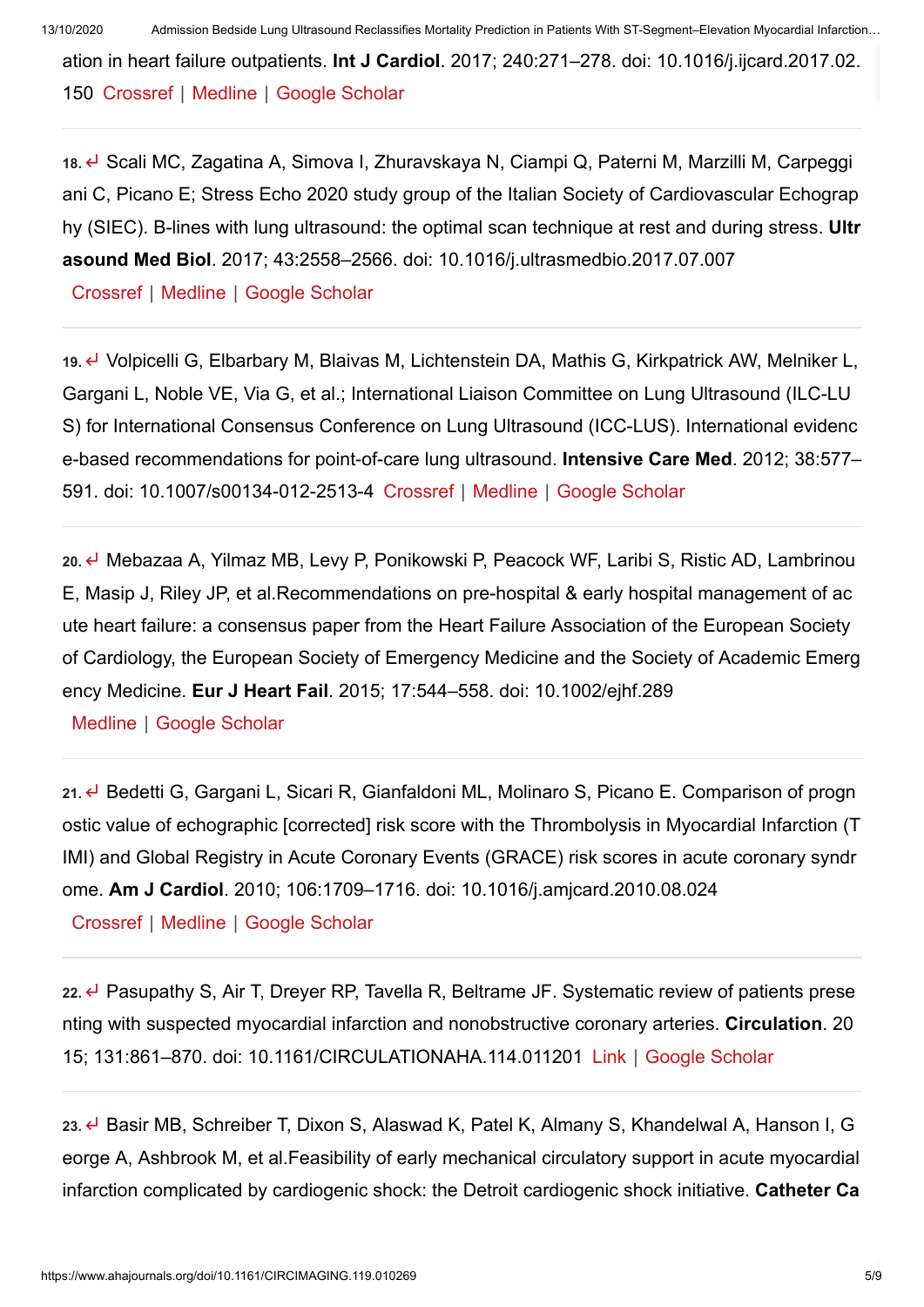rdiovasc Interv. 2018; 91:454–461. doi: 10.1002/ccd.27427

[Crossref](https://www.ahajournals.org/servlet/linkout?suffix=e_1_3_4_24_2&dbid=16&doi=10.1161%2FCIRCIMAGING.119.010269&key=10.1002%2Fccd.27427) | [Medline](https://www.ahajournals.org/servlet/linkout?suffix=e_1_3_4_24_2&dbid=8&doi=10.1161%2FCIRCIMAGING.119.010269&key=29266676) | [Google Scholar](http://scholar.google.com/scholar_lookup?hl=en&volume=91&publication_year=2018&pages=454-461&journal=Catheter+Cardiovasc+Interv&author=MB+Basir&author=T+Schreiber&author=S+Dixon&author=K+Alaswad&author=K+Patel&author=S+Almany&author=A+Khandelwal&author=I+Hanson&author=A+George&author=M+Ashbrook&title=Feasibility+of+early+mechanical+circulatory+support+in+acute+myocardial+infarction+complicated+by+cardiogenic+shock%3A+the+Detroit+cardiogenic+shock+initiative.)

 $24.$  Lichtenstein DA, Mezière GA. Relevance of lung ultrasound in the diagnosis of acute respir atory failure: the BLUE protocol. Chest. 2008; 134:117–125. doi: 10.1378/chest.07-2800 [Crossref](https://www.ahajournals.org/servlet/linkout?suffix=e_1_3_4_25_2&dbid=16&doi=10.1161%2FCIRCIMAGING.119.010269&key=10.1378%2Fchest.07-2800) | [Medline](https://www.ahajournals.org/servlet/linkout?suffix=e_1_3_4_25_2&dbid=8&doi=10.1161%2FCIRCIMAGING.119.010269&key=18403664) | [Google Scholar](http://scholar.google.com/scholar_lookup?hl=en&volume=134&publication_year=2008&pages=117-125&journal=Chest&author=DA+Lichtenstein&author=GA+Mezi%C3%A8re&title=Relevance+of+lung+ultrasound+in+the+diagnosis+of+acute+respiratory+failure%3A+the+BLUE+protocol.)

25. e Picano E, Scali MC. The lung water cascade in heart failure. Echocardiography. 2017; 34: 1503–1507. doi: 10.1111/echo.13657 [Crossref](https://www.ahajournals.org/servlet/linkout?suffix=e_1_3_4_26_2&dbid=16&doi=10.1161%2FCIRCIMAGING.119.010269&key=10.1111%2Fecho.13657) | [Medline](https://www.ahajournals.org/servlet/linkout?suffix=e_1_3_4_26_2&dbid=8&doi=10.1161%2FCIRCIMAGING.119.010269&key=28849591) | [Google Scholar](http://scholar.google.com/scholar_lookup?hl=en&volume=34&publication_year=2017&pages=1503-1507&journal=Echocardiography&author=E+Picano&author=MC+Scali&title=The+lung+water+cascade+in+heart+failure.)



 $\left\langle \begin{array}{ccc} \mathbf{0} & \mathbf{0} & \mathbf{0} & \mathbf{0} & \mathbf{0} \end{array} \right\rangle$ 

Circulation: Cardiovascular Imaging

#### AHA Journals

[Arteriosclerosis, Thrombosis, and Vascular Biology \(ATVB\)](https://www.ahajournals.org/journal/atvb) **[Circulation](https://www.ahajournals.org/journal/circ)** [Circ: Arrhythmia and Electrophysiology](https://www.ahajournals.org/journal/circep) [Circ: Genomic and Precision Medicine](https://www.ahajournals.org/journal/circgen) [Circ: Cardiovascular Imaging](https://www.ahajournals.org/journal/circimaging) [Circ: Cardiovascular Interventions](https://www.ahajournals.org/journal/circinterventions) [Circ: Cardiovascular Quality & Outcomes](https://www.ahajournals.org/journal/circoutcomes) [Circ: Heart Failure](https://www.ahajournals.org/journal/circheartfailure) [Circulation Research](https://www.ahajournals.org/journal/res) [Hypertension](https://www.ahajournals.org/journal/hyp) [Stroke](https://www.ahajournals.org/journal/str) [Journal of the American Heart Association \(JAHA\)](https://www.ahajournals.org/journal/jaha)

#### Journal Information

[About Circ: Cardiovascular Imaging](https://www.ahajournals.org/circimaging/about) [Editorial Board](https://www.ahajournals.org/circimaging/editorial-board) **[Reprints](https://www.ahajournals.org/commercial-reprints)** [Customer Service and Ordering Information](https://www.ahajournals.org/custserv) [AHA Journals RSS Feeds](https://www.ahajournals.org/feeds.jsp)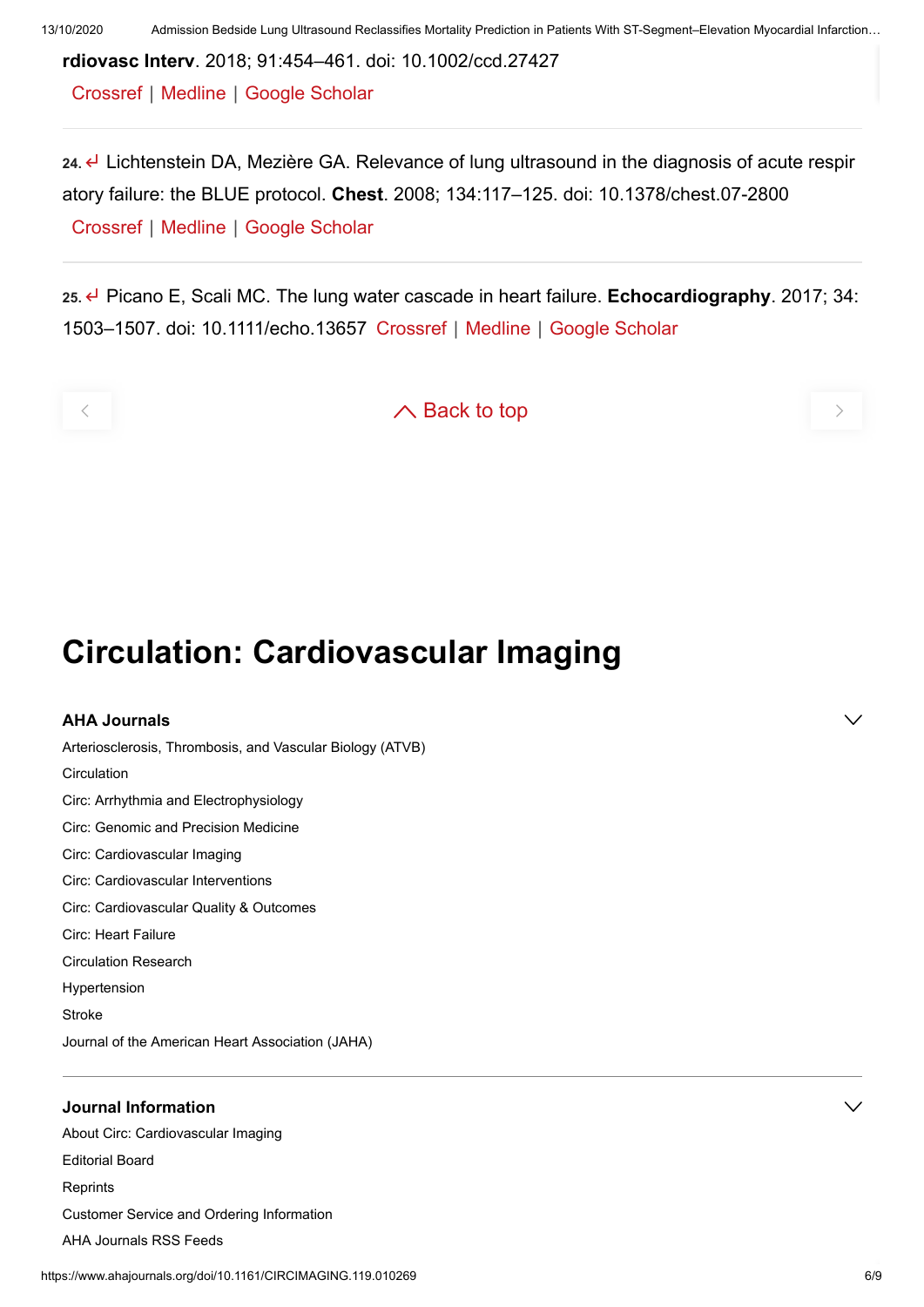[For International Users](https://www.ahajournals.org/international-users) [Institutions/Librarians FAQ](https://www.ahajournals.org/custserv/institutionalFAQ) [For Subscribers](https://www.ahajournals.org/custserv/subscribe) [Subscriber Help](https://www.ahajournals.org/custserv/help) [Wolters Kluwer Privacy Policy](https://journals.lww.com/_layouts/15/oaks.journals/privacy.aspx)

#### Subjects  $\vee$

[All Subjects](https://www.ahajournals.org/allSubjects) [Arrhythmia and Electrophysiology](https://www.ahajournals.org/browse/circimaging?taxonomyUri=hwp-journal-coll&tagUri=arel) [Basic, Translational, and Clinical Research](https://www.ahajournals.org/browse/circimaging?taxonomyUri=hwp-journal-coll&tagUri=btcr) [Critical Care and Resuscitation](https://www.ahajournals.org/browse/circimaging?taxonomyUri=hwp-journal-coll&tagUri=ccr) [Epidemiology, Lifestyle, and Prevention](https://www.ahajournals.org/browse/circimaging?taxonomyUri=hwp-journal-coll&tagUri=elp) **[Genetics](https://www.ahajournals.org/browse/circimaging?taxonomyUri=hwp-journal-coll&tagUri=gen)** [Heart Failure and Cardiac Disease](https://www.ahajournals.org/browse/circimaging?taxonomyUri=hwp-journal-coll&tagUri=hfcd) [Hypertension](https://www.ahajournals.org/browse/circimaging?taxonomyUri=hwp-journal-coll&tagUri=hyp) [Imaging and Diagnostic Testing](https://www.ahajournals.org/browse/circimaging?taxonomyUri=hwp-journal-coll&tagUri=idt) [Intervention, Surgery, Transplantation](https://www.ahajournals.org/browse/circimaging?taxonomyUri=hwp-journal-coll&tagUri=ist) [Quality and Outcomes](https://www.ahajournals.org/browse/circimaging?taxonomyUri=hwp-journal-coll&tagUri=qo) [Stroke](https://www.ahajournals.org/browse/circimaging?taxonomyUri=hwp-journal-coll&tagUri=str) [Vascular Disease](https://www.ahajournals.org/browse/circimaging?taxonomyUri=hwp-journal-coll&tagUri=vasc)

#### Features that is a set of the contract of  $\sim$

[Advances in Cardiovascular Imaging](https://www.ahajournals.org/browse/circimaging?taxonomyUri=features-menus&tagUri=circimaging-advances) [Cardiovascular Images](https://www.ahajournals.org/browse/circimaging?taxonomyUri=features-menus&tagUri=circimaging-cv-images) [How to Use Imaging](https://www.ahajournals.org/browse/circimaging?taxonomyUri=features-menus&tagUri=circimaging-how-to-use) [Special Reports](https://www.ahajournals.org/browse/circimaging?taxonomyUri=features-menus&tagUri=circimaging-special-reports)

#### Resources & Education  $\vee$

[AHA Guidelines and Statements](https://professional.heart.org/en/guidelines-and-statements) [Circ: Cardiovascular Imaging CME](https://www.ahajournals.org/journal/circimaging/cme) [Information for Advertisers](http://advertising.lww.com/media-kits/circulation-cardiovascular-imaging.html) [Teaching Files](https://www.ahajournals.org/circimaging/teaching-files)

#### For Authors & Reviewers  $\vee$

[Instructions for Authors](https://www.ahajournals.org/circimaging/author-instructions) [Submission Site](https://circimaging-submit.aha-journals.org/) [Author Reprints](https://www.ahajournals.org/author-reprints)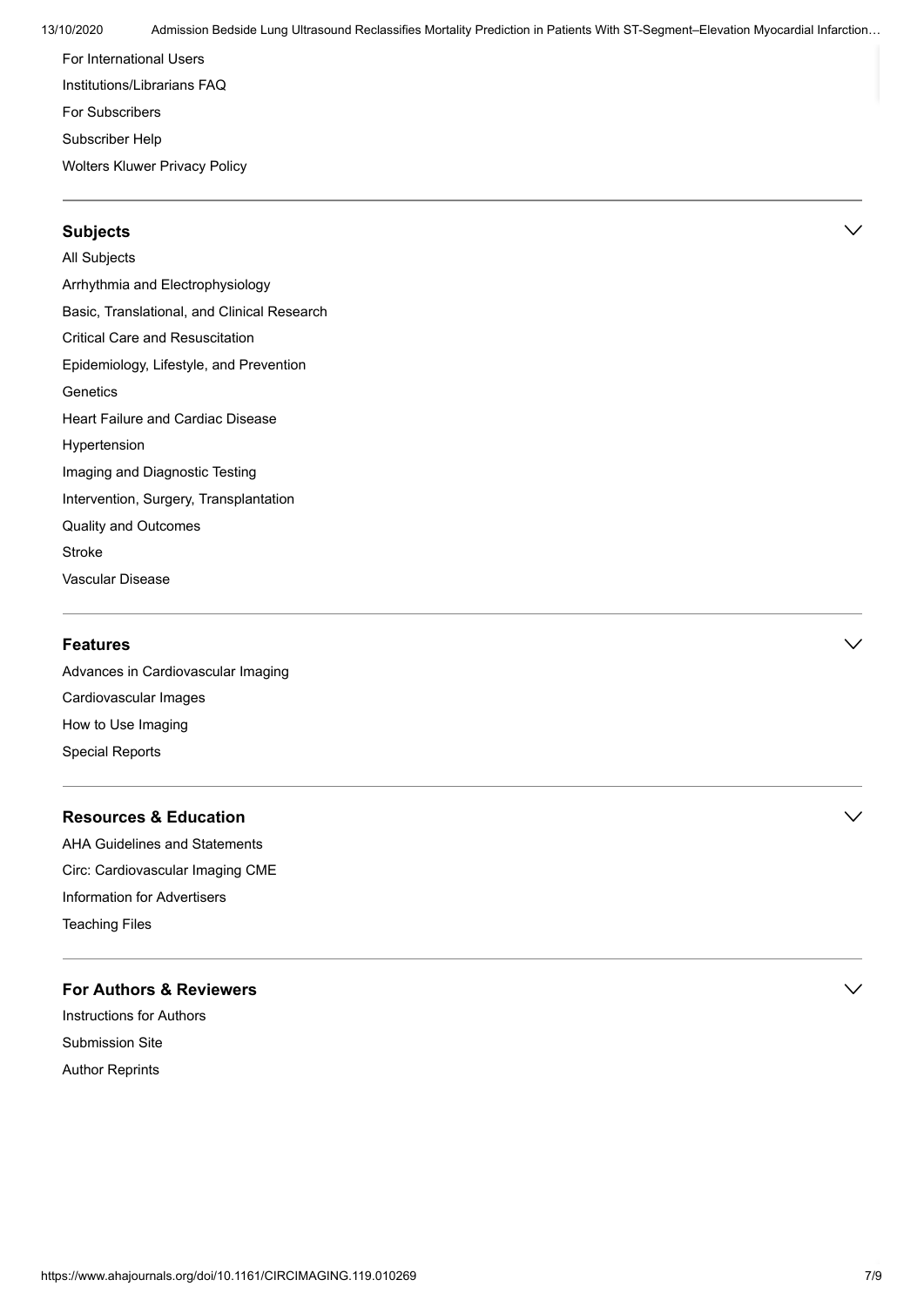

# American **Heart Association**®

National Center 7272 Greenville Ave. Dallas, TX 75231

Customer Service 1-800-AHA-USA-1 1-800-242-8721 [Local Info](http://www.heart.org/HEARTORG/localization/chooseState.jsp) [Contact Us](http://www.heart.org/HEARTORG/General/Contact-Us_UCM_308813_Article.jsp#.V0iRafkrJpg)

#### ABOUT US

| <b>About the AHA/ASA</b>            |  |
|-------------------------------------|--|
| 2016-17 Annual Report               |  |
| <b>AHA Financial Information</b>    |  |
| <b>Careers</b>                      |  |
| <b>SHOP</b>                         |  |
| <b>Latest Heart and Stroke News</b> |  |
| <b>AHA/ASA Media Newsroom</b>       |  |
| <b>Global Programs</b>              |  |

#### OUR SITES

| <b>American Heart Association</b>  |  |
|------------------------------------|--|
| <b>American Stroke Association</b> |  |
| <b>Professional Heart Daily</b>    |  |
| <b>More Sites</b>                  |  |

#### TAKE ACTION

[Advocate](http://www.yourethecure.org/)

https://www.ahajournals.org/doi/10.1161/CIRCIMAGING.119.010269 8/9